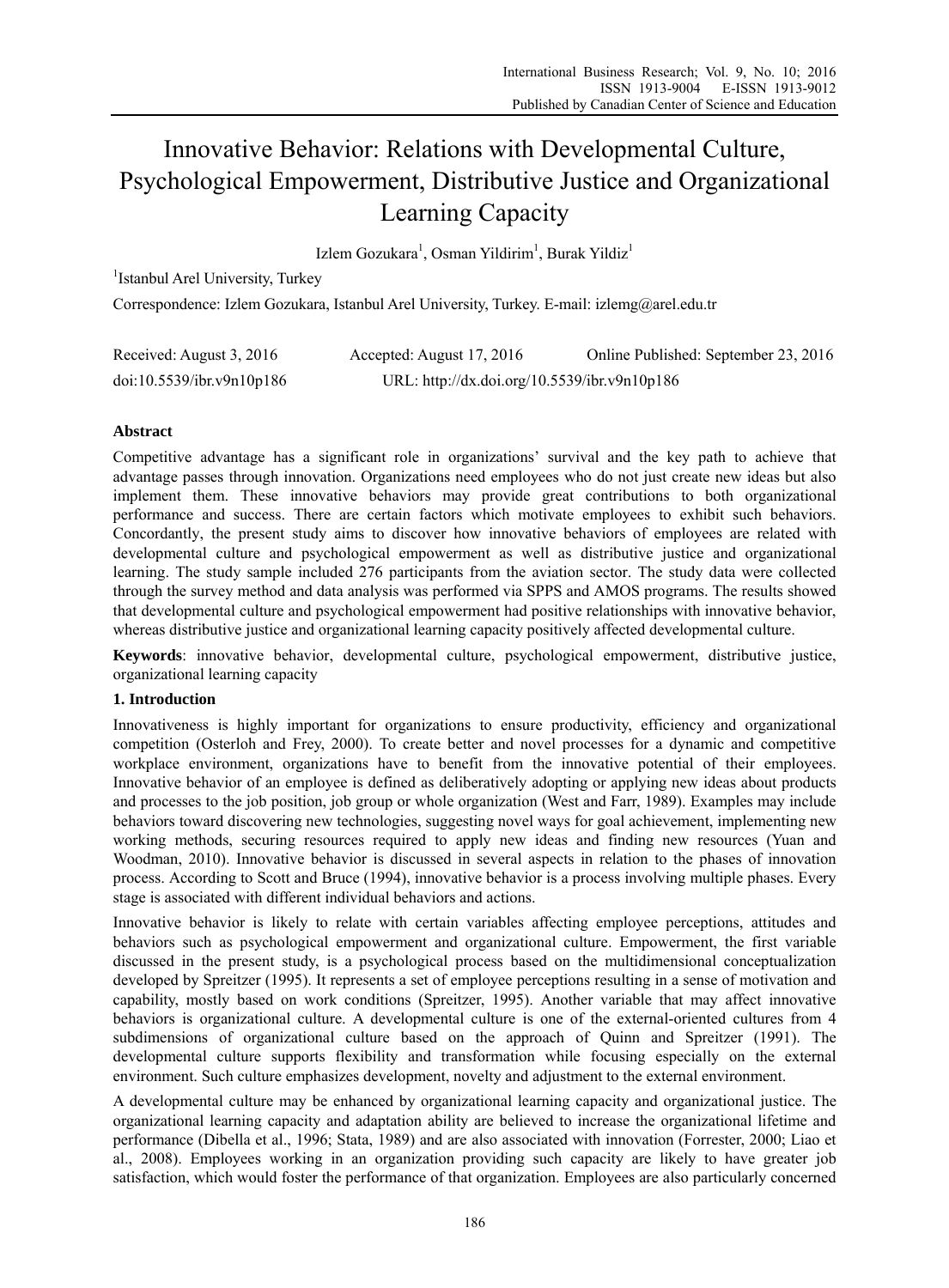with justice in an organization because organizational justice is related with organizational outcomes such as motivation, organizational atmosphere, employee satisfaction, effectiveness and devotion (Forret and Love, 2008), and therefore it may have an impact on developmental culture. In this regard, the present study discusses innovative behavior by examining its relationships with psychological empowerment, developmental culture, distributive justice and organizational learning capacity.

# **2. Innovative Behavior**

Change is essential to organizations of this modern era, and it is realized through innovation. Organizations aim not just to provide products and services, but also to survive through changes. During such process, innovation capacity stands out as a significant factor affecting organizations' future. Therefore, organizations are especially interested in innovation as they struggle to survive through their lifespan.

Innovative business is usually realized through the innovative behaviors of employees. Employees contribute to this process by presenting creative ideas, processes and methods, which is generally called innovative behavior (Mura et al., 2012). Innovative behavior is about providing and then applying novel ideas to the current business setting. Such behaviors are generally expected to yield innovative outputs. These behaviors specifically come out in case of a work issue, unsatisfactory performance or necessity for creativity (De Jong and Den Hartog, 2010).

Innovative behavior is a concept originated from the research on innovation. Based on the innovation theory, innovation is not just human creativity, but also involves implementing ideas (King and Anderson, 2002; De Jong and Den Hartog, 2008). The literature on innovative behavior consists of several descriptions and conceptualizations by various scholars. According to West and Farr (1990), innovative behavior refers to generating, improving and realizing novel ideas concerning a job role or an organization toward better performance. Scott and Bruce (1994), based on the study by Kanter (1988), described 3 dimensions for innovative behavior: idea generation, promotion and implementation. De Jong and Den Hartog (2008) suggested that innovative behavior concerns with behaviors about creativity such as searching opportunities and producing novel ideas and behaviors of implementation such as applying changes, novel information or advancing processes for better performance of the individual and the organization.

The literature contains various researches studying the determinants of innovative behavior from organizational, individual and contextual angles (Mumford et al., 2002; Sanders et al., 2010; Taştan, 2013). One of the leading works, the study by Hurt et al. (1977) investigated individual innovative behaviors from a personality perspective using generalized desire to change. The individual differences mostly examined include individual characteristics such as innovative propensity and intrinsic interest (Janssen and van Yperen, 2004; Yuan and Woodman, 2010), cognitive characteristics such as style of solving issues and ownership of issues (Scott and Bruce, 1994; Dorenbosch et al., 2005), and self-efficacy (Farr and Ford, 1990; Bandura, 1997). Among the organizational and contextual factors studied, behaviors of the supervisor have been reported as a significant factor affecting innovative work behaviors (Scott and Bruce, 1994; Mumford et al., 2002).

The present study focuses on personal innovative behaviors and discusses innovative behavior as behaviors of employees such as easily solving problems within an organization, taking risks, creating innovative ideas, having a vision (Lee and Peterson, 2000; Antoncic and Hisrich, 2003), taking initiative and having the desire for achievement, while investigating the effect of developmental culture, psychological empowerment, distributive justice and organizational learning capacity.

# **3. Psychological Empowerment**

Psychological empowerment has recently gained considerable interest of organizational scholars and practitioners because it has an important influence on both employee work outcomes (e.g. job satisfaction, commitment and productivity), and organizational outcomes (e.g. corporate performance and reputation) (Conger et al., 2000; Staw and Epstein, 2000). Psychological empowerment is one of the recent managerial approaches used by organizations to keep up with the dynamism, competition and transformation manifested in employees and customers of today's business world. In a general sense, psychological empowerment refers to providing power to employees representing an employee's sense of motivation and capability regarding the fulfillment of expectations at work (Spreitzer, 1995).

Psychological empowerment has its origins in the self-efficacy work by Bandura (1977, 1982). It basically refers to the cognitions or perceptions of employees. Psychological empowerment is defined by Thomas and Velthouse (1990) as intrinsic motivation revealed in changing cognitions. Advancing this perspective, Spreitzer (1995) conceptualized psychological empowerment as an adaptive motivation with 4 cognitive elements: meaning, competence, autonomy and impact. Meaning is the sense that the goal of the work is important and meaningful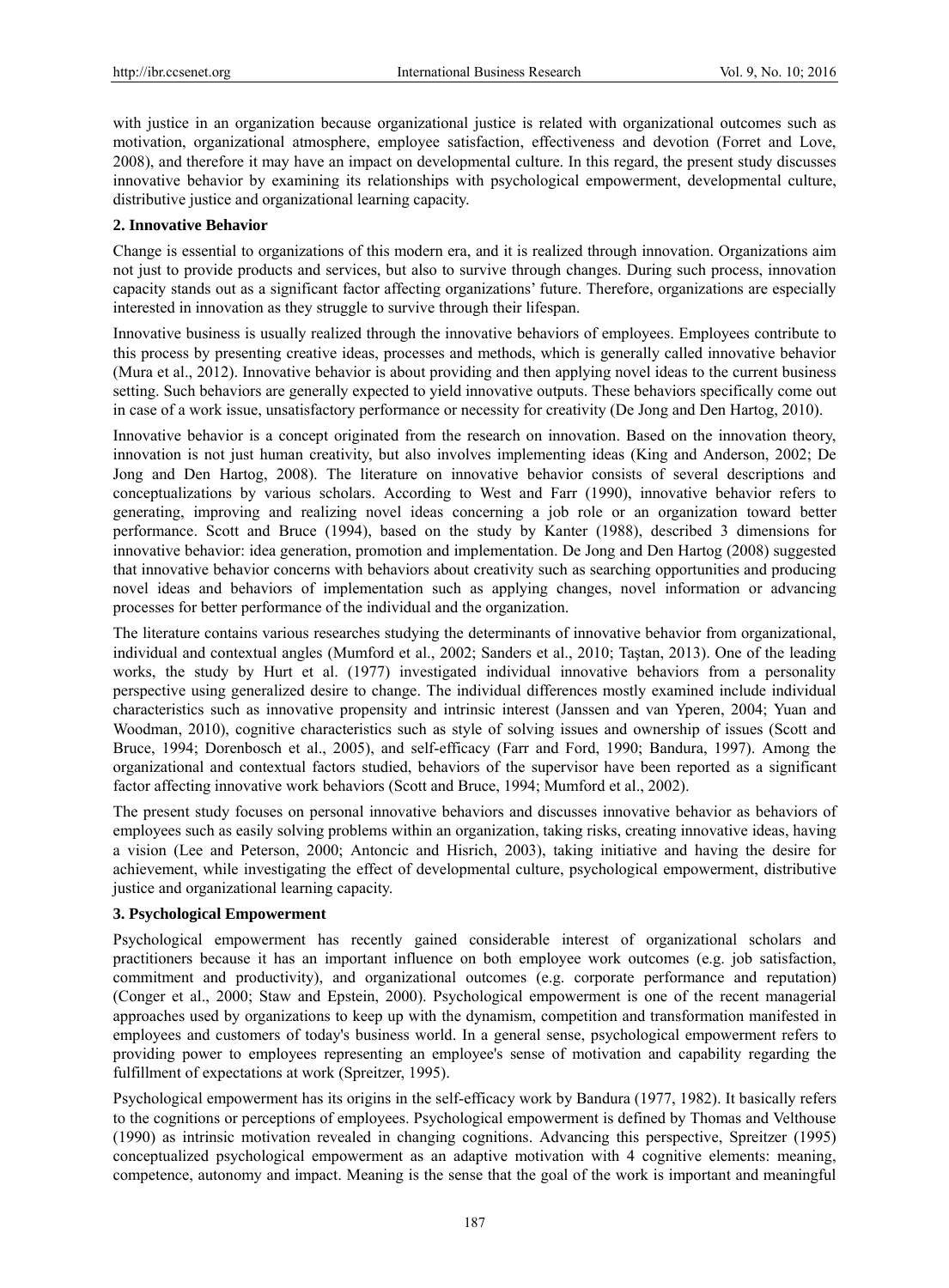to the individual; competence refers to the efficacy feelings of the individual toward skill performance; autonomy refers to determining one's own actions; and impact refers to the degree to which an individual has effect on the work-related consequences. Accordingly, psychological empowerment is not a permanent personality trait but rather involves a number of perceptions based on work conditions (Spreitzer, 1995). Work environments providing empowerment trigger having a greater sense of meaning, autonomy and impact (Faulkner and Laschinger, 2008).

Psychological empowerment causes individuals to have a sense of a certain level of autonomy, a lower extent of restriction by the rules and a certain degree of competency in work achievement, all of which result in innovative behaviors when combined (Amabile and Grykiewicz, 1989; Spreitzer, 1995). Knight-Turvey (2006) established a strong association between empowerment and innovation. Innovation capability and an organizational innovation culture have been demonstrated to boost when employees are involved in decision-making processes and information is shared all around the organization (Ogbonna and Harris, 2000). The study by Ford and Randolph (1992) suggested that new product performance and innovation highly depends on successful empowerment. Brunetto and Farr-Wharton (2007) indicated that psychological empowerment produces significant consequences such as reciprocal trust and greater cooperation, which are vital components of innovation.

This theoretical background led us to develop our first hypothesis as follows:

#### *H1: Psychological empowerment has a positive effect on innovative behavior.*

#### **4. Developmental Culture**

A culture of an organization is the body of values, the basic assumptions of which are developed by a certain group, instructing the ways of overcoming external adaptation and internal integration issues with accepted validity, and therefore employees are required to learn in order to feel, perceive and think properly. In this regard, organizational culture consists of certain beliefs and values commonly shared by the employees of an organization regarding a solid strategy for noticing and resolving problems (Sigler and Pearson, 2000). Such organizational beliefs and values create a bond among the employees and form a perspective to accomplish organizational goals (Marcoulides and Heck, 1993).

Organizational culture is described in 4 subdimensions: hierarchical, group, rational and developmental (Quinn and Spreitzer, 1991). Several aspects of organizations determine the culture type, such as leadership, reward system, etc. The group culture is based on empowerment, consideration and participation. The hierarchical culture refers to control, formality and stability. These two cultures, group and hierarchy, are internal-oriented with no focus on the environment. The rational culture concentrates on task achievement with specific emphasis on quality and productivity. The development culture requires flexibility and creativity for maintaining growth and changes. These two cultures, in turn, are external-oriented, referring to competition and marketing.

A developmental culture is an external-oriented subculture based on flexibility that includes change, openness, adaptability and responsiveness (Quinn, 1988). The flexibility values of organizations enable the clarification of certain factors such as encouraging free information flow that involves open and wide-range communication channels, loose and informal controls and all hierarchical degrees. The primary motives of this culture are development, creativity, encouragement and assortment.

The present study discusses only developmental culture from the organizational culture based on the conceptualization by Quinn and Spreitzer (1991). As a sub dimension of organizational culture, a developmental culture is based on development, adaptability, innovation and creativity and positively contributes to employee motivation specifically on learning (Scott et al., 2003; Lok et al., 2005).

The literature contains several studies directly investigating the relationship between developmental culture and innovation. For instance, Lau and Ngo (2004) established a positive impact of developmental culture on innovation. Wei et al. (2011) found a positive impact of developmental culture on product innovation. Accordingly, the second hypothesis of the present study is formulated as follows:

*H2: Developmental culture has a positive effect on innovative behavior.* 

## **5. Distributive Justice**

In recent years, management researchers have shifted their attention to organizational justice, which considerably contributes to shaping employee attitudes and behaviors (Clay-Warner et al., 2005). Organizational justice is the fairness to employees in an organization (Randeree, 2008). The term was first conceptualized by Greenberg in 1987 and reflects the employees' perceptions of the extent to which an organization is fair to its employees.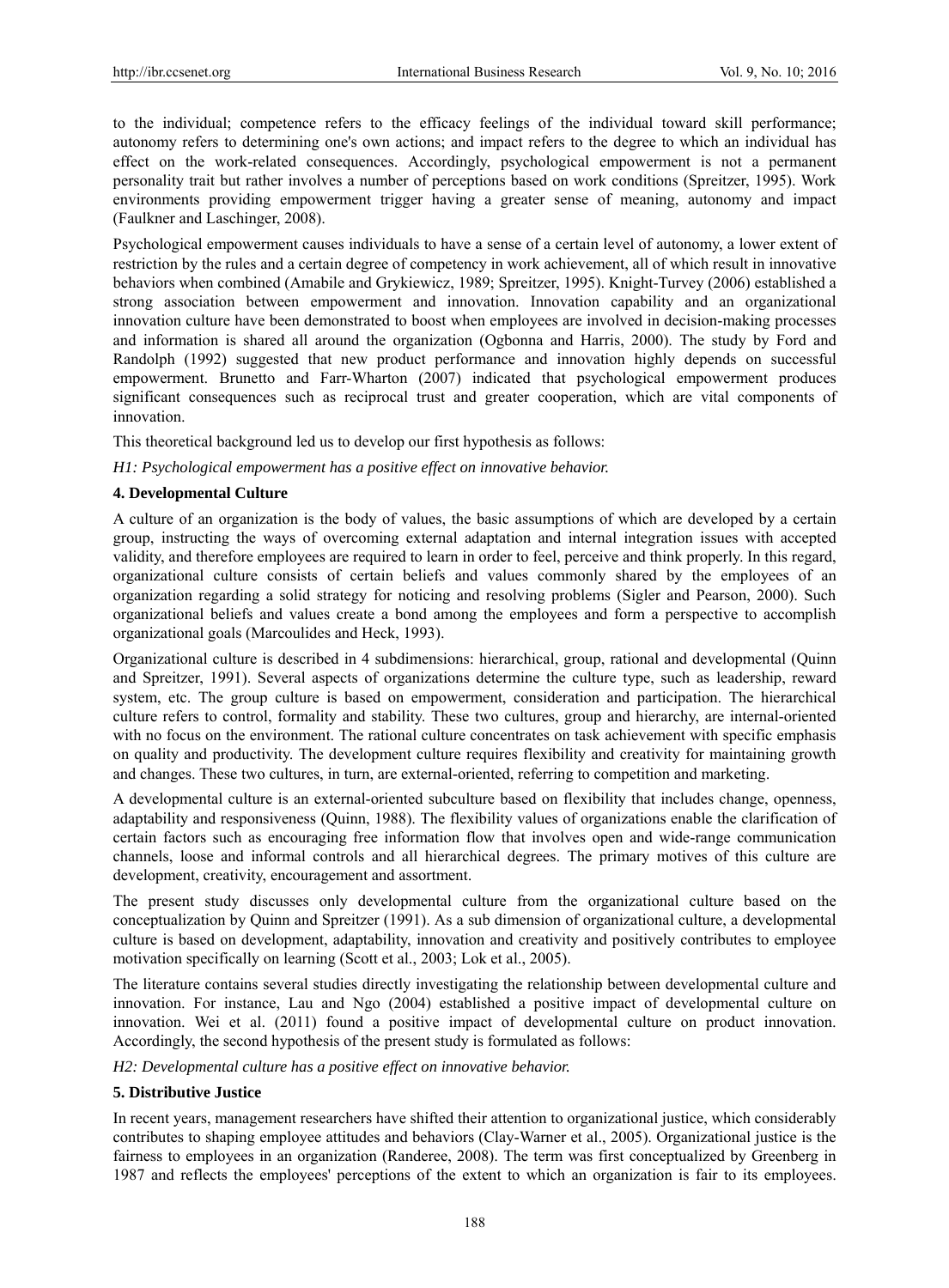Justice is a concept of moral or ethical correctness. It can be associated with ethics, religion, rationality and law. Organizational justice or fairness may manifest itself in employees' perceptions of fair treatment regarding financial conditions, promotion opportunities and employment requirements (Tabibnia et al., 2008). Therefore, it is considered as a complex whole of different components. Nevertheless, organizational justice is usually discussed as consisting of 3 basic elements: distributive, procedural and interactional justice. Interactional justice also covers informational and interpersonal justice dimensions (Adams, 1965; Bies and Moag, 1986).

The present study discusses only distributive justice from the organizational justice perspective. Fairness studies have emerged from the equity theory by Adams (1965), discussing the fairness perceptions of consequences, which is now called distributive justice.

Distributive justice concerns whether the properties and resources that are socially valuable are distributed justly and whether a person gets a just outcome (Frohlich, 2007). In other words, distributive justice addresses the fairness perceptions about reward-cost sharing among the members of an organization (Forsyth, 2006). The said resources and outcomes can be both tangible such as payment and intangible such as appreciation. The extent to which employees perceive distributive justice can be increased when outcome implementation is equal (Adams, 1965).

Distributive justice is likely to have significant implications in the organizational context, which has led scholars to investigate how organizational outcomes such as promotion decisions and payment criteria are perceived in terms of fairness, and how such perceptions are linked to different variables such as work quality and quantity (Walster et al., 1978). Since it emphasizes consequences, distributive justice is usually considered as related to affective, cognitive and behavioral responses to certain consequences. Accordingly, when an employee's perception of a certain consequence is unfair, it creates an impact on his/her feelings such as delight, guilt or dignity (Weiss et al., 1999), cognitions such as distorted thoughts of himself/herself or others (Walster et al., 1978) and behaviors such as performance.

Due to this theoretical background, the third hypothesis of the present study is developed as follows:

*H3: Distributive justice has a positive effect on developmental culture.* 

# **6. Organizational Learning Capacity**

The process of organizational learning is a significant line of research in management literature. Organizational learning process is important to organizations because they produce, distribute and use knowledge and turn that knowledge into innovation through this process (March, 1991). Such process is considered related with both conscious and unconscious components of the self, knowledge acquisition, information access and information assessment (Easterby and Lyles, 2003). It involves 4 sub processes, the first of which is obtaining knowledge. The organization acquires information during this process. The second is the knowledge dissemination, during which knowledge is shared by the employees with the organization. The third sub process is knowledge construction, during which individuals construct the knowledge and turn it into new but common information, and the fourth sub process is to store such information for future use.

Due to the increasing dynamism and highly advanced information technologies in today's businesses, knowledge has become the critical resource for gaining a competitive edge (Grant, 1996). The literature on organizational studies emphasizes the need to foster the intellectual potential and knowledge dissemination among employees in an organization (Huber, 1991; Hult et al., 2001). A unique value can be created by the intangible resource, which is the knowledge specific to the organization. Accordingly, knowledge and knowledge-developing potential can be considered as the major resources of added value creation. Such potential is called organizational learning capacity.

Organizational learning capacity is the organizational and managerial characteristics of the elements that enable an organization to learn and encourage processes of learning, and this capacity is significant for organizations to have a sustainable competitive edge through better organizational performance (Jiménez- Jiménez and Sanz-Valle, 2011). In the learning process of an organization, employees are major actors who are likely to have a strong impact on organizational behaviors and growth potential due to their common experiences and perceptions of producing novel information (Senge, 1990; Slater and Narver, 1995).

Individuals' capability to benefit from learning opportunities can be induced by enhanced capacity of learning (Aydin and Ceylan, 2009). Accordingly, organizations with greater organizational learning capability can drive their employees to experience greater satisfaction that will create a better organizational performance. Besides, such organizations are likely to possess more resources of information, which would manifest itself both in themselves and their employees. The study by Lien et al. (2007) reported that organizational learning is a further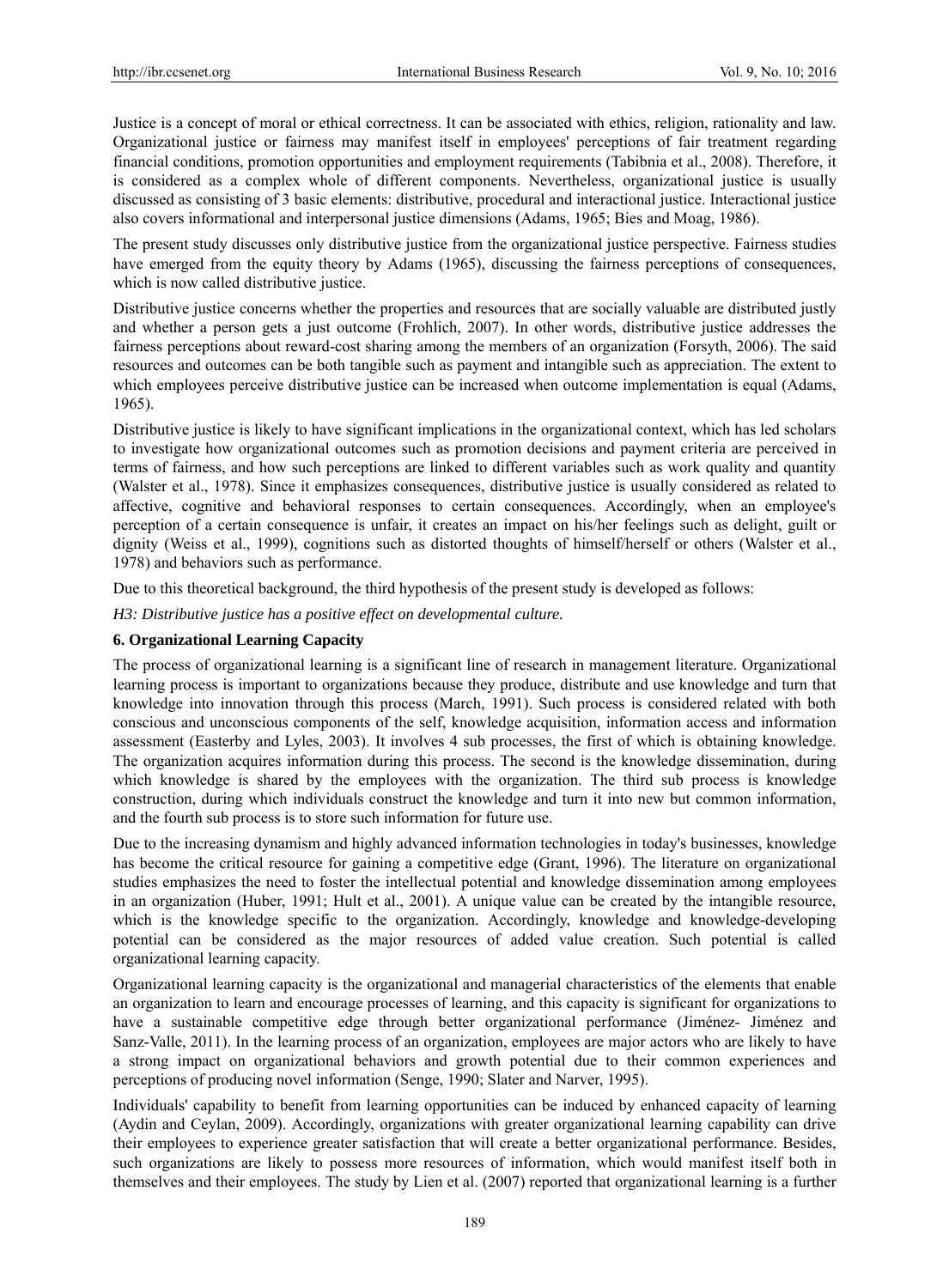step of organizational development and suggested that organizational learning is a way to transform organizations. The study by Shoid and Kassim (2012) demonstrated that employees have similar and moderately positive perceptions of organizational culture, teamwork collaboration and information performance. The authors also found that organizational culture and teamwork collaboration are strongly related.

Prior studies suggest that organizational learning capacity is one of the major components of innovation because it is based on producing novel ideas and inducing creativity in case of organizational support for innovation (Liao et al., 2008). In a similar vein, Argyris and Schon (1978) indicated that an organization's capacity of innovation is improved by organizational learning. The study by Forrester (2000) also established that organizational learning positively affects innovation.

According to this theoretical background, the fourth hypothesis of the present study is developed as follows:

*H4: Organizational learning capacity has a positive effect on developmental culture.* 

#### **7. Methodology**

#### *7.1 Research Goal*

The objective of our study is to discover the relationships among innovative behavior, developmental culture, psychological empowerment, distributive justice and organizational learning capacity. For this purpose, we developed a model supposing that innovative behavior is positively related with psychological empowerment and developmental culture, and developmental culture is positively related with distributive justice and organizational learning capacity.

## *7.2 Participants and Procedure*

The study included a sample of 276 participants (144 female and 132 male) who were aviation employees. Convenience sampling method was used to select such participants and the survey method was used to collect study data. The questionnaires included 56 items and were filled out online. The collection of data took 4 weeks.

#### *7.3 Measures*

The questionnaire consisted of 2 groups of questions. The first one addressed participant demographics including age, gender, education and work experience. The second group, in turn, involved scale items related to innovative behavior, psychological empowerment, developmental culture, distributive justice and organizational learning capacity.

Innovative behavior was measured via an instrument introduced by Scott and Bruce (1994). The instrument is a 5-point Likert scale (1=strongly disagree; 5= strongly agree) and includes 6 items. (e.g. "I generate creative ideas" and "I am innovative"). The reliability coefficient of the original scale was 0.89.

Psychological empowerment was measured using an instrument with 12 items. It was first developed by Spreitzer (1995). The instrument is a 5-point Likert scale (1=strongly disagree; 5= strongly agree) and involves 4 subdimensions: meaning (e.g., "The work I do is very important to me"), competence (e.g., "I am confident about my ability to do my job"), self-determination (e.g., "I have significant autonomy in determining how *I* do my job") and impact (e.g., "My impact on what happens in my department is large").. The reliability coefficient of the original overall scale was 0.89.

Developmental culture was measured using an instrument with 8 items. It was first developed by Tseng and Lee (2009). The instrument is a 5-point Likert scale (1=strongly disagree; 5= strongly agree) with examples such as "Our company emphasizes on creativity for the new productivity and service" and "Our company flexibly gets the new challenge". The reliability coefficient of the original scale was 0.73.

Distributive justice was measured using an instrument with 9 items. It was developed by Niehoff and Moorman (1993) as a 5-point Likert scale (1=strongly disagree; 5= strongly agree) with examples such as "Job decisions are made by the manager in a biased manner" and "To make job decisions, my manager collects accurate and complete information". The reliability coefficient of the original scale was 0.91.

Organizational learning capacity was measured using an instrument with 21 items that were developed by Teo et al. (2006) as a 5-point Likert scale (1=strongly disagree; 5= strongly agree). Examples include "All activities that take place in business transaction processes are clearly defined" and "My firm is susceptible to new technology and/or method to do business". The reliability coefficient of the original scale was >0.70.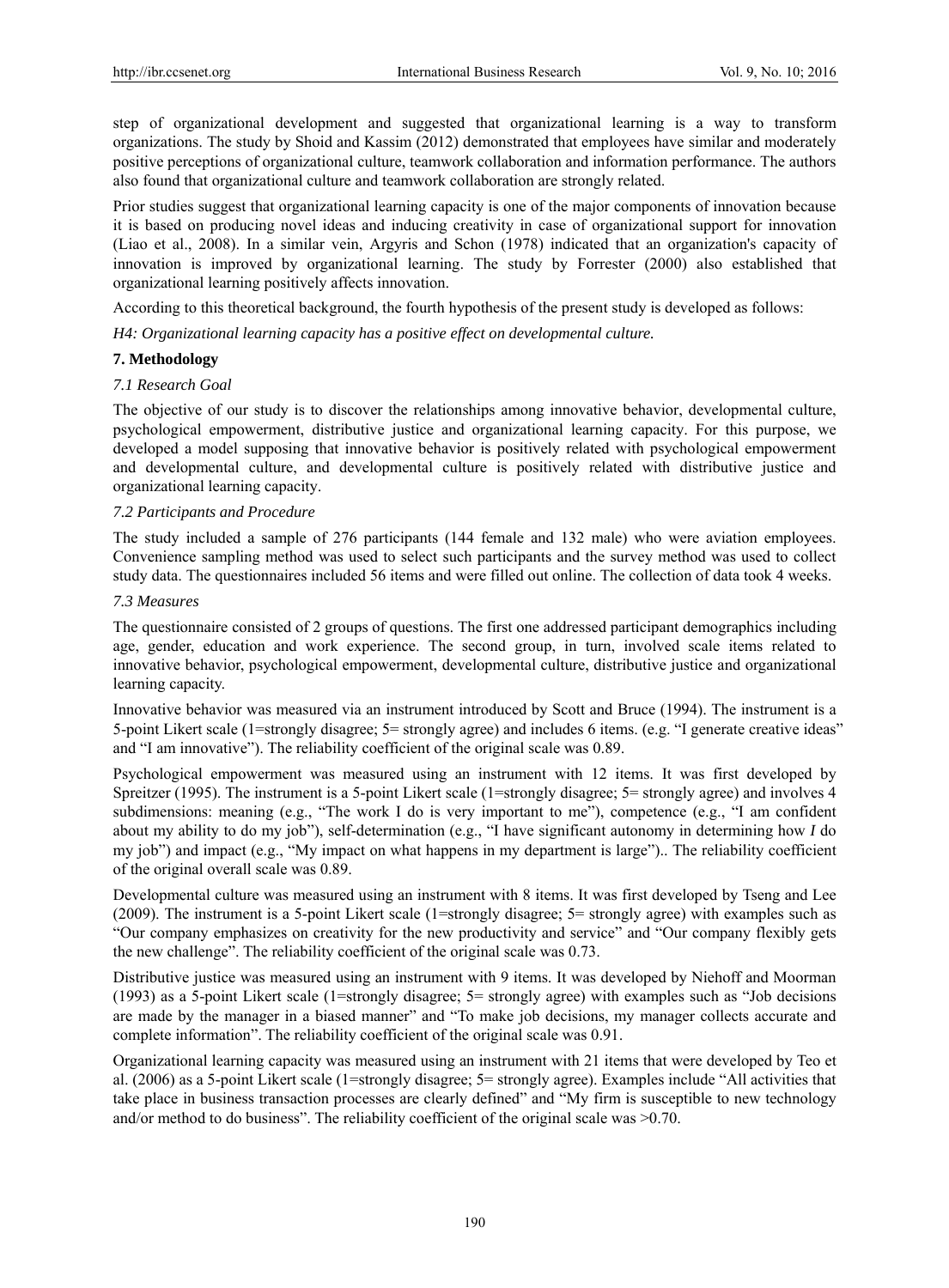## 8. Results

#### 8.1 Statistical Analysis

The survey responses collected in the research were analyzed and interpreted using SPSS Statistics 22.00 and AMOS 22.0 programs. Factor analyses were performed for the study instruments and the reliability coefficients were found above 0.7. The adequacy of the 5 scales for the factor analysis was analyzed, and AMOS software was used to conduct individual confirmatory factor analyses (CFA) as well as to make the path analysis related to the model developed via structural equation modeling.

## 8.2 Participants' Demographics

Table 1. Participants' Demographics

|                            |                                                                                                                                                                                                                                                                                                                                                                           | n     | $\frac{0}{0}$ |
|----------------------------|---------------------------------------------------------------------------------------------------------------------------------------------------------------------------------------------------------------------------------------------------------------------------------------------------------------------------------------------------------------------------|-------|---------------|
| Gender                     | Male                                                                                                                                                                                                                                                                                                                                                                      | 132   | 47.8%         |
|                            | Female                                                                                                                                                                                                                                                                                                                                                                    | 144   | 52.2%         |
|                            | $\leq$ 25                                                                                                                                                                                                                                                                                                                                                                 | 55    | 20.1%         |
|                            | 25-29                                                                                                                                                                                                                                                                                                                                                                     | 115   | 42.1%         |
| Age                        | $30 - 34$                                                                                                                                                                                                                                                                                                                                                                 | 64    | 23.4%         |
|                            | $\geq$ 35<br>39<br>102<br>Primary School<br>High School<br>144<br>Bachelor's degree<br>12<br>Graduate<br>5<br>156<br>Manager<br>Deputy Manager<br>15<br>Chief<br>19<br>Supervisor<br>25<br>11<br>5.00<br>6.00<br>44<br>84<br>$\leq$ 1 year<br>51<br>1-2 years<br>60<br>2-3 years<br>$\geq$ 3 years<br>74<br>56<br>$\leq$ 1 year<br>106<br>1-5 years<br>74<br>$5-10$ years | 14.3% |               |
|                            |                                                                                                                                                                                                                                                                                                                                                                           |       | 38.8%         |
|                            |                                                                                                                                                                                                                                                                                                                                                                           |       | 54.8%         |
| <b>Educational Status</b>  |                                                                                                                                                                                                                                                                                                                                                                           |       | 4.6%          |
|                            |                                                                                                                                                                                                                                                                                                                                                                           |       | 1.9%          |
|                            |                                                                                                                                                                                                                                                                                                                                                                           |       | 57.8%         |
|                            |                                                                                                                                                                                                                                                                                                                                                                           |       | 5.6%          |
|                            |                                                                                                                                                                                                                                                                                                                                                                           |       | $7.0\%$       |
| <b>Position</b>            |                                                                                                                                                                                                                                                                                                                                                                           |       | 9.3%          |
|                            |                                                                                                                                                                                                                                                                                                                                                                           |       | 4.1%          |
|                            |                                                                                                                                                                                                                                                                                                                                                                           |       | 16.3%         |
|                            |                                                                                                                                                                                                                                                                                                                                                                           |       | 31.2%         |
|                            |                                                                                                                                                                                                                                                                                                                                                                           |       | 19.0%         |
| <b>Corporate Seniority</b> |                                                                                                                                                                                                                                                                                                                                                                           |       | 22.3%         |
|                            |                                                                                                                                                                                                                                                                                                                                                                           |       | 27.5%         |
|                            |                                                                                                                                                                                                                                                                                                                                                                           |       | 20.9%         |
|                            |                                                                                                                                                                                                                                                                                                                                                                           |       | 39.6%         |
| <b>Work Experience</b>     |                                                                                                                                                                                                                                                                                                                                                                           |       | 27.6%         |
|                            | $\geq$ 10 years                                                                                                                                                                                                                                                                                                                                                           | 32    | 11.9%         |

# 8.3 Confirmatory Factor Analysis of Study Scales

Using AMOS 22.0 software, confirmatory factor analyses were conducted for each study scale to analyze the individual significance of the measurement models. Accordingly, the models were found significant. Afterwards, fit indices were used to assess if the whole model was adequate.

## 8.3.1 Distributive Justice Scale

The 8-item scale of distributive justice was evaluated by implementing a confirmatory factor analysis and the data were found to exhibit an excellent fit as it had a single-factor structure with KMO=942 and Bartlett's test p-value ( $p<0.05$ ). The rate of variance explanatoriness was 76.7%.



Figure 1. CFA of Distributive Justice Scale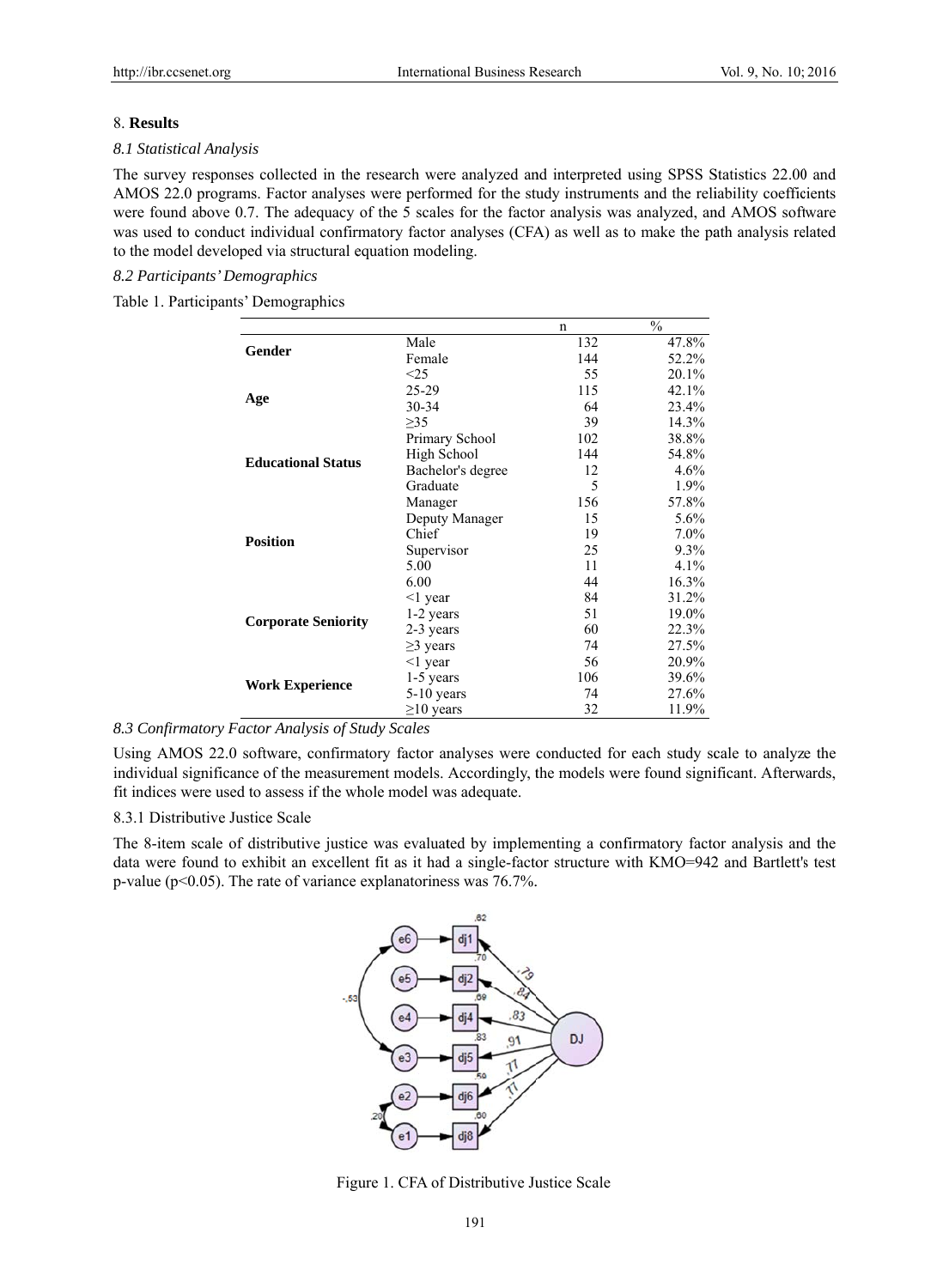The confirmatory factor analysis was significant based on the model test values  $[x^2(20.37), x^2/df(2.862)$  and  $p$ <0.05]. Besides, the fit indices [*GFI* (.921), *CFI* (.956), **RMSEA** (.068)], which were within the acceptable limits, suggested that the analysis result was applicable (Fig.1).

8.3.2 Developmental Culture Scale

The 8-item developmental culture scale was tested by implementing a confirmatory factor analysis and the data were found to exhibit an excellent fit as the scale had a single-factor structure with KMO=.940 and Bartlett's test p-value ( $p<0.05$ ). The rate of variance explanatoriness was 77.89% (Fig.2).



Figure 2. CFA of Developmental Culture Scale

The confirmatory factor analysis was statistically significant based on the model test values  $[x^2(80.204), x^2/df]$ (4.718) and  $p < 0.05$ ]. The fit indices [*GFI* (.910), *CFI* (.940), *RMSEA* (.078)], which were within the acceptable limits, indicated that the analysis result was applicable.

8.3.3 Innovative Behavior Scale

The 6-item innovative behavior scale was assessed by implementing a confirmatory factor analysis and the data were found to exhibit an excellent fit as it had a single-factor structure with KMO=.911 and Bartlett's test p-value ( $p<0.05$ ). The rate of variance explanatoriness was 77.2% (Fig. 3).



Figure 3. CFA of Innovative Behavior Scale

The confirmatory factor analysis was significant based on the model test values  $\int x^2 (16.819)$ ,  $\frac{x^2}{df} (2.403)$  and  $p$ <0.05]. The fit indices [*GFI* (.945), *CFI* (.994), *RMSEA* (.071)], which were within the acceptable limits, indicated that the analysis result was applicable.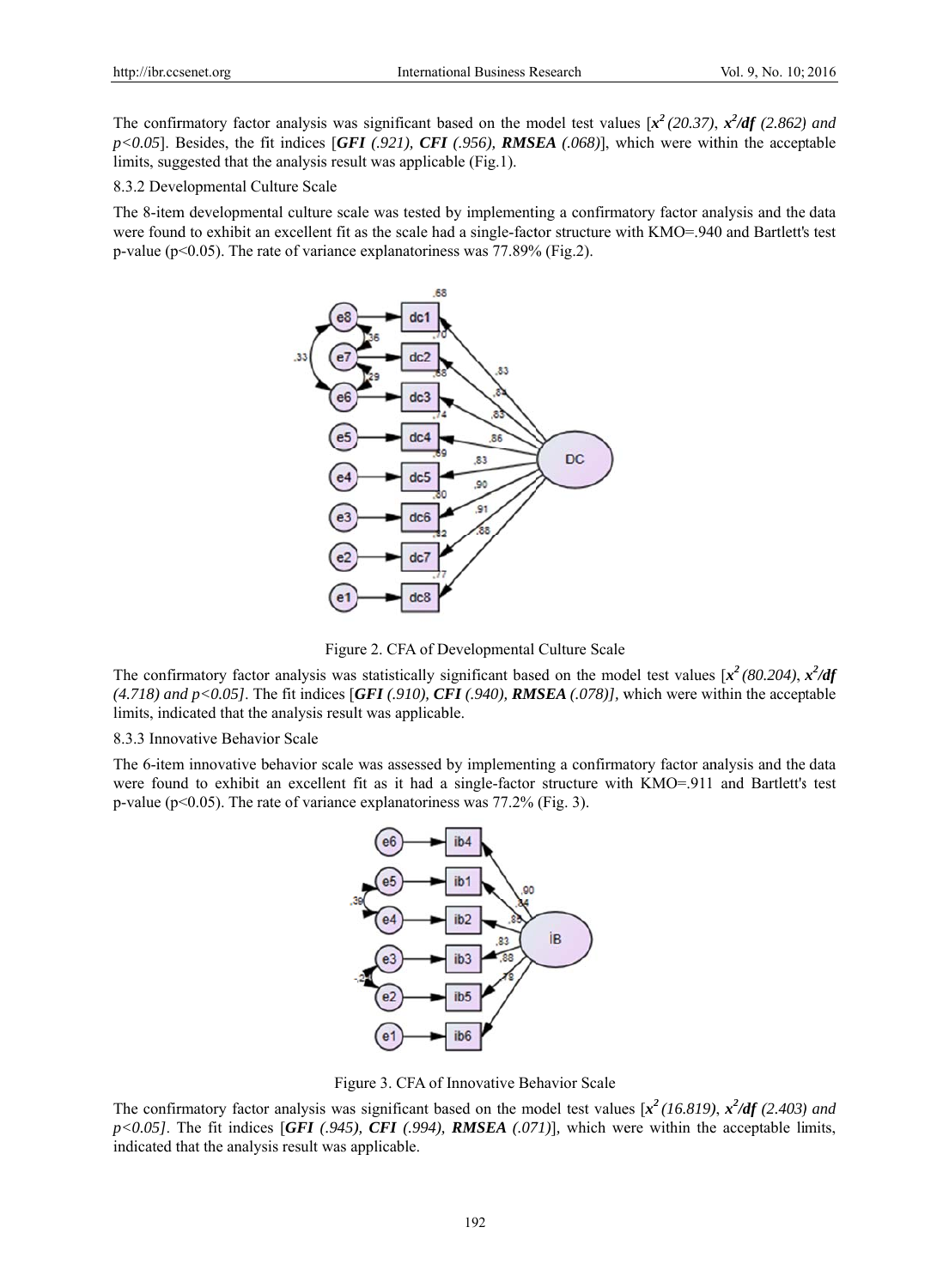# 8.3.4 Organizational Learning Capacity Scale

Figure 4 shows the CFA of the organizational learning capacity scale with 4 dimensions as in the original scale. The confirmatory factor analysis of the organizational learning capacity scale with 21 items showed that the data exhibited an excellent fit as it had a three-factor structure with  $KMO=964$  and Bartlett's test p-value (p<0.05). The rate of variance explanatoriness rate was 75.16%.



Figure 4. CFA of Organizational Learning Capacity Scale

The confirmatory factor analysis of the organizational learning capacity scale was significant based on the model test values  $[x^2(606.45), x^2/df(3.351)$  and  $p < 0.05$ ]. The fit indices [GFI (.902), CFI (.9503), RMSEA (.073)], which were within the acceptable limits, suggested an applicable CFA result.

# 8.3.5 Psychological Empowerment Scale

The 12-item scale of psychological empowerment was assessed by implementing a confirmatory factor analysis which showed an excellent fit with a three-factor structure, KMO=.903 and Bartlett's test p-value ( $p<0.05$ ). The rate of variance explanatoriness was 82.102%.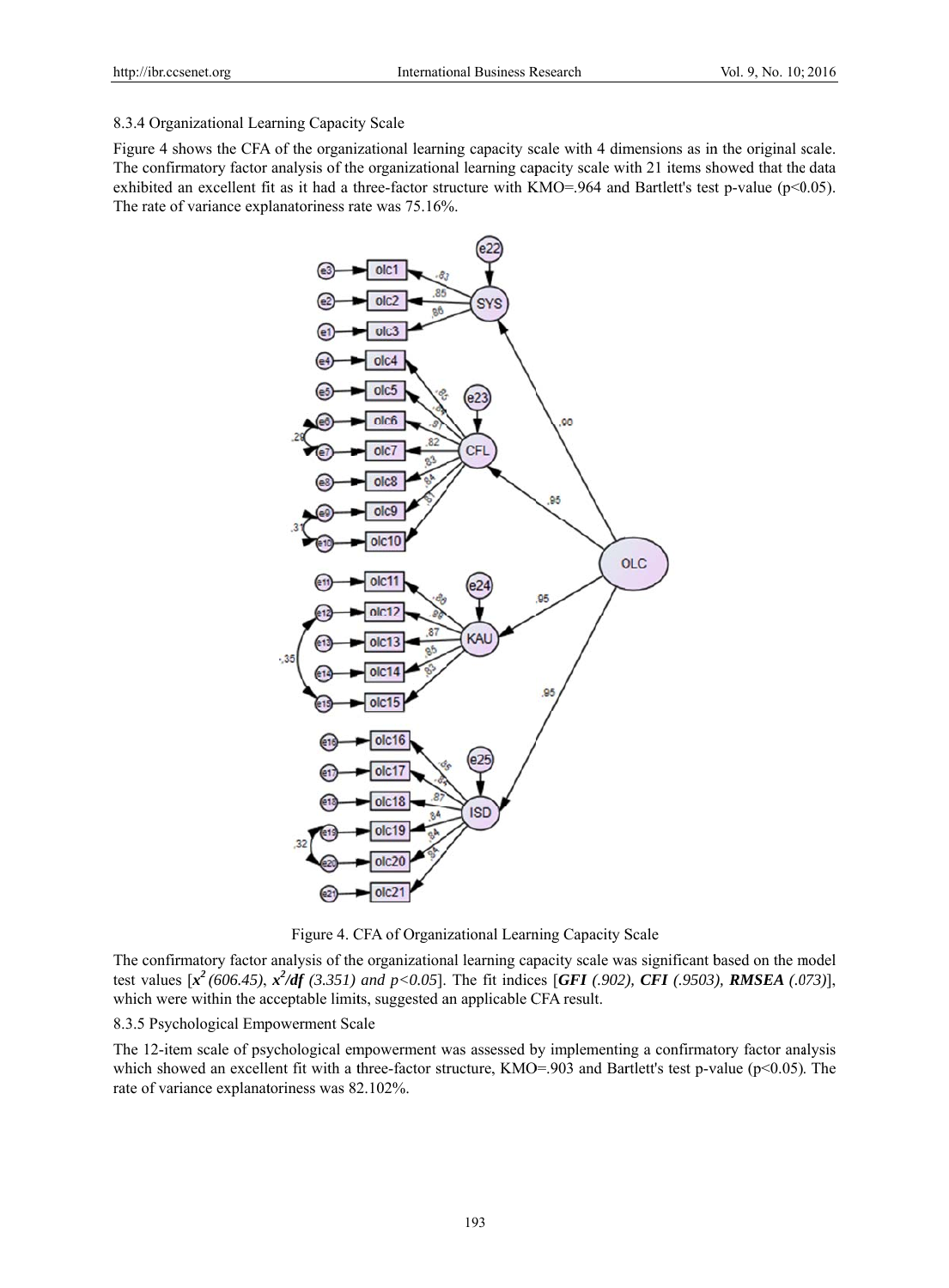

Figure 5. CFA of Psychological Empowerment Scale

The confirmatory factor analysis was statistically significant according to the model test values  $[x^2(150.587),$  $x^2/df$  (3.0703) and p<0.05]. The fit indices [GFI (.923), CFI (.968), RMSEA (.078)], which were within the acceptable limits indicated an applicable CFA result for this scale (Fig.5).

8.4 Path Analysis of Structural Equation Model (SEM)



Figure 6. Path analysis of the model created via structural equation modeling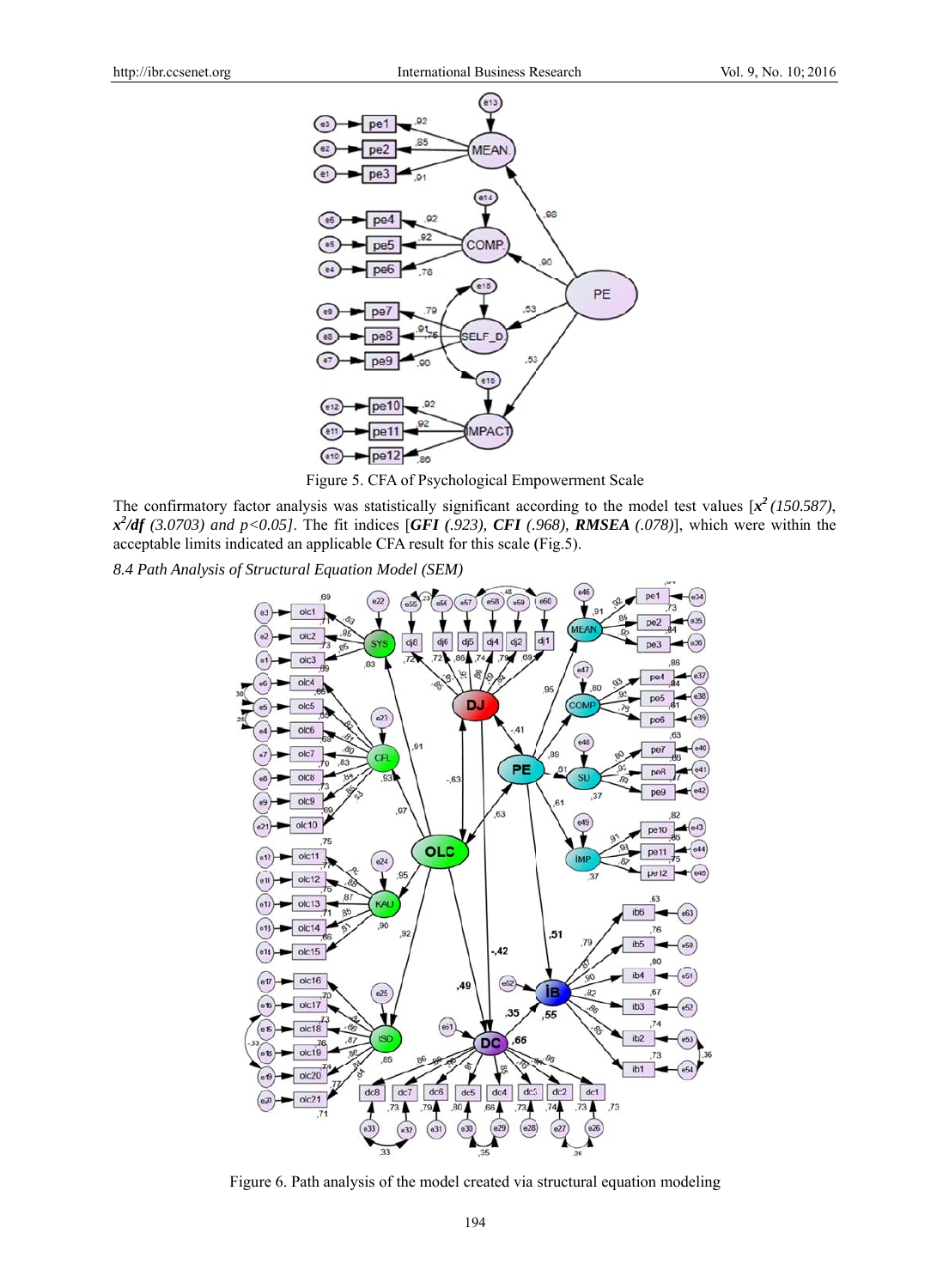A path diagram was drawn with the help of AMOS 22.0 software to examine the relationships assumed in the hypotheses, and the structural parameters were estimated via the method of Maximum Likelihood. The path diagram of the model is presented in Fig. 6. The AMOS SEM program provides analysis results separately as standardized and non-standardized coefficients. The standardized coefficients were used in this analysis for understandability.

Since the chi-square value calculated for the model fit in the structural equation modeling may lead to incorrect decisions as it is affected by the sample size and the number of variables, the decision is made based on  $(x^2/df)$ . criterion instead of this value (Schermelleh-Engel et.al., 2003).

| Table 2. Standard Good Fit Indices and the Fit Indices Calculated for the Model |  |  |  |
|---------------------------------------------------------------------------------|--|--|--|
|                                                                                 |  |  |  |

| no             | <b>Fit Indices</b> | <b>Good Fit</b>             | <b>Acceptable Fit</b>     |         | Model       |        |
|----------------|--------------------|-----------------------------|---------------------------|---------|-------------|--------|
|                | x2                 |                             |                           | 2650,36 | $(df=1302)$ | p<0.05 |
|                | $x^2$ /sd          | $0 \le x^2/df < 2$          | $2 \le x^2/sd \le 3$      |         | 2.036       |        |
|                | <b>RMSEA</b>       | $0 <$ RMSEA $\leq 0.05$     | 0.05 < RMSEA < 0.08       |         | 0.061       |        |
| $\overline{4}$ | <b>GFI</b>         | 0.95 < GFI < 1.00           | 0.90 < GFI < 0.95         |         | 0.902       |        |
|                | CFI.               | $0.97 < \text{AGFI} < 1.00$ | 0.95 < AGFI < 0.97        |         | 0.951       |        |
|                | <b>SRMR</b>        | $0 <$ SRMR $\leq 0.05$      | $0.05 <$ SRMR $\leq 0.10$ |         | 0.069       |        |

The model was found statistically significant as  $x^2/df = 2.036$  and p<0.05. This value is within the "acceptable" fit" limits. RMSEA was 0.061, GFI was 0.902, CFI was 0.951 and SRMR was 0.069. Fit indices related to the model fit are presented in Table 2. These values indicate that the research model is within the acceptable limits.

In the model, it was found that organizational learning capacity (OLC) and distributive justice (DJ) affect developmental culture (DC), whereas these variables do not have any direct effect on innovative behavior (IB). Psychological empowerment (PE) was found not to affect developmental culture (DC); however, this variable has a direct effect on innovative behavior (IB). Additionally, it was found that developmental culture (DC) has a direct effect on innovative behavior (IB).

Regarding mutual correlations, there is a negative significant correlation between distributive justice (DJ) and organizational learning capacity (OLC) (.063), a negative significant correlation between psychological empowerment (PE) and distributive justice (DJ) (.41), and a positive significant correlation between psychological empowerment (PE) and organizational learning capacity (OLC) (.63).

*The following table was prepared to have a better understanding of the results obtained from the model.*

Table 3. Regression and determination coefficients calculated from the model

| <b>Affected</b>               | <b>Effect</b> | <b>Affecting</b> | <b>Standardized</b><br>coefficients | Non-standardized<br>coefficients | z     | p           |
|-------------------------------|---------------|------------------|-------------------------------------|----------------------------------|-------|-------------|
| DC                            | <---          | D.I              | .408                                | .054                             | 7.604 | $* *$       |
| DC                            | <---          | <b>OLC</b>       | .475                                | .056                             | 8.407 | $* *$       |
| $\mathbf{I}$                  | <---          | DC.              | .252                                | .040                             | 6.334 | $* *$       |
| <b>IB</b>                     | <---          | PE               | .344                                | .042                             | 8.135 | $**$        |
| <b>Structural Equations</b>   |               |                  |                                     |                                  |       | ${\bf R}^2$ |
| $DC = .408 * DJ + 0.54 * OLC$ |               |                  |                                     |                                  |       | 66%         |
| $IB = 252 * DC + 344 * PE$    |               |                  |                                     |                                  |       | 54%         |

*\*\*p<0.001*

- The standardized regression coefficient indicating the effect of distributive justice (DJ) on developmental culture (DC) was .408 (p<0.001), which is significant. Distributive justice (DJ) has a positive effect on developmental culture (DC).
- The standardized regression coefficient indicating the impact of organizational learning capacity (OLC) on developmental culture (DC) was .478 ( $p<0.001$ ), which is significant. Organizational learning capacity (OLC) positively affects developmental culture (DC).
- The standardized regression coefficient indicating the effect of developmental culture (DC) on innovative behavior (IB) was .252 ( $p<0.001$ ), which is significant. Developmental culture (DC) has a positive effect on innovative behavior (IB).
- The standardized regression coefficient indicating the effect of psychological empowerment (PE) on innovative behavior (IB) was .344 ( $p<0.001$ ), which is significant. Psychological empowerment (PE) has a positive effect on innovative behavior (IB).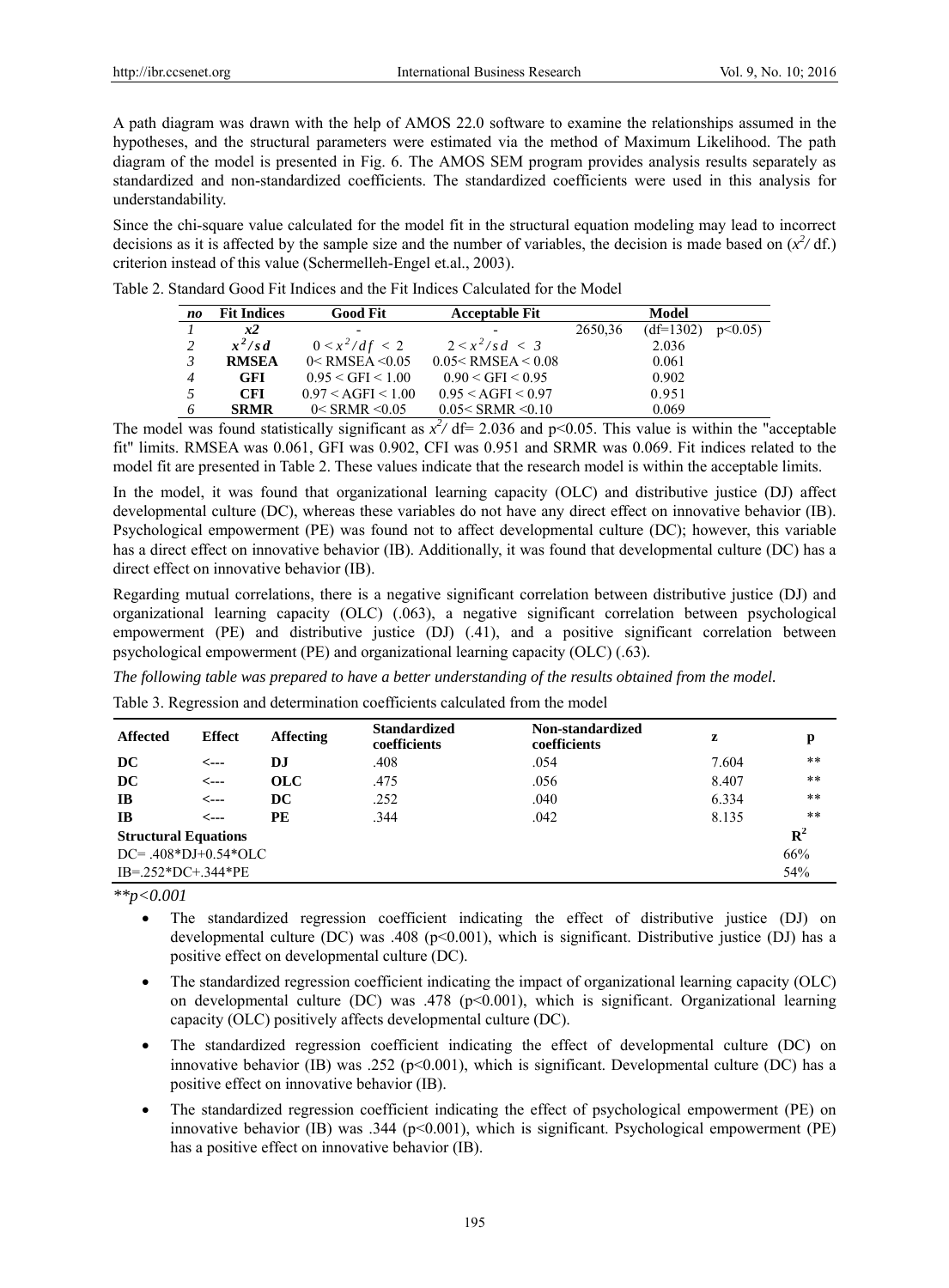• In the model; developmental culture (DC) could be explained by organizational learning capacity (OLC) and distributive justice (DJ) at a rate of 66%, and innovative behavior could be explained by developmental culture (DC) and psychological empowerment (PE) at a rate of 54%.

# **9. Discussion and Conclusion**

The present study examined the relationships among innovative behavior, developmental culture, psychological empowerment, distributive justice and organizational learning capacity. The results indicated that both developmental culture and psychological empowerment have a significantly positive impact on innovative behaviors. Additionally, the results showed that developmental culture is significantly and positively affected by distributive justice and organizational learning capacity. We believe that this study advances the available literature by demonstrating how innovative behaviors are linked to the culture and empowerment settings in an organization as well as how justice and learning capacity can foster a developmental culture of an organization.

The first finding of the present study indicated a positive relationship between psychological empowerment and innovative behaviors, as assumed in Hypothesis 1. More specifically, it was found that the meaning and competence subdimensions had the strongest relationship with innovative behavior, compared to other subdimensions. This suggests that employees who consider their work meaningful and believe they can accomplish tasks are more likely to engage in innovative behaviors. This result is in agreement with Spreitzer (1995) and Faulkner and Laschinger (2008). This finding contributes to the understanding of individual variables underlying innovative behaviors. Organizations may use this finding to create a sense of meaning in their employees' mind and provide support to foster their efficacy beliefs, and thereby, they can gain a greater competitive edge in the business world. In this regard, future studies may examine why meaning and competence have stronger influence on employees compared to self-determination and impact.

The second finding of the present study contributes to the extant knowledge on innovative behaviors. Innovative behaviors have been investigated from several perspectives (e.g. Sanders et al., 2010; Janssen and van Yperen, 2004), and supervisor actions have been significantly associated with such behaviors in the organizational context (e.g. Scott and Bruce, 1994; Mumford et al., 2002). As assumed in Hypothesis 2, developmental culture, as an organizational variable, was found to have a significant positive influence on innovative behaviors. This finding is in line with the studies by Lau and Ngo (2004). Based on this result, we recommend organizations to enable flexibility and information-sharing within their structure in order to create such organizational culture. Besides, the relationship of innovative behavior with other organizational subcultures can be investigated by future studies to reveal the various effects of cultures on employee behaviors in an organization.

The third finding, consistent with the Hypothesis 3, showed that developmental culture is significantly and positively associated with distributive justice. This finding can advance the literature on organizational culture as well as innovation. Within the authors' knowledge, there is no pre-existing study on the direct relationship between distributive justice and developmental culture. Therefore, the present study can contribute to the literature which is scarce on such relationship. Since a developmental culture is related to innovative behaviors, the organizational mechanisms leading to a developmental culture can play a huge role in encouraging innovation among employees. As the perception of fair treatment is linked to individual and organizational outcomes (Weiss et al., 1999), organizations may investigate whether their employees perceive their treatment as fair and take necessary actions according to the results. In this context, future studies may explore what employees perceive as fair and unfair, and their links to other employee attitudes.

The fourth finding, as consistent with the Hypothesis 4, illustrated that organizational learning capacity has a significantly positive effect on developmental culture. This can contribute both to the organizational and management literatures. The literature provides support for the idea that intellectual potential and information distribution are required to increase among employees (e.g. Huber, 1991; Hult et al., 2001). Organizations would have employees with a greater sense of satisfaction when they enhance learning capacity (Aydin and Ceylan, 2009), which may result in several favorable outcomes for organizations such as development, innovation and competition. Therefore, we recommend organizations to invest in training their supervisors or human resources departments on how to develop this ability and drive employees' capabilities of learning. Additionally, future studies may attempt to determine the dimensions of organizational learning capacity by considering different variables such as reward systems or career development.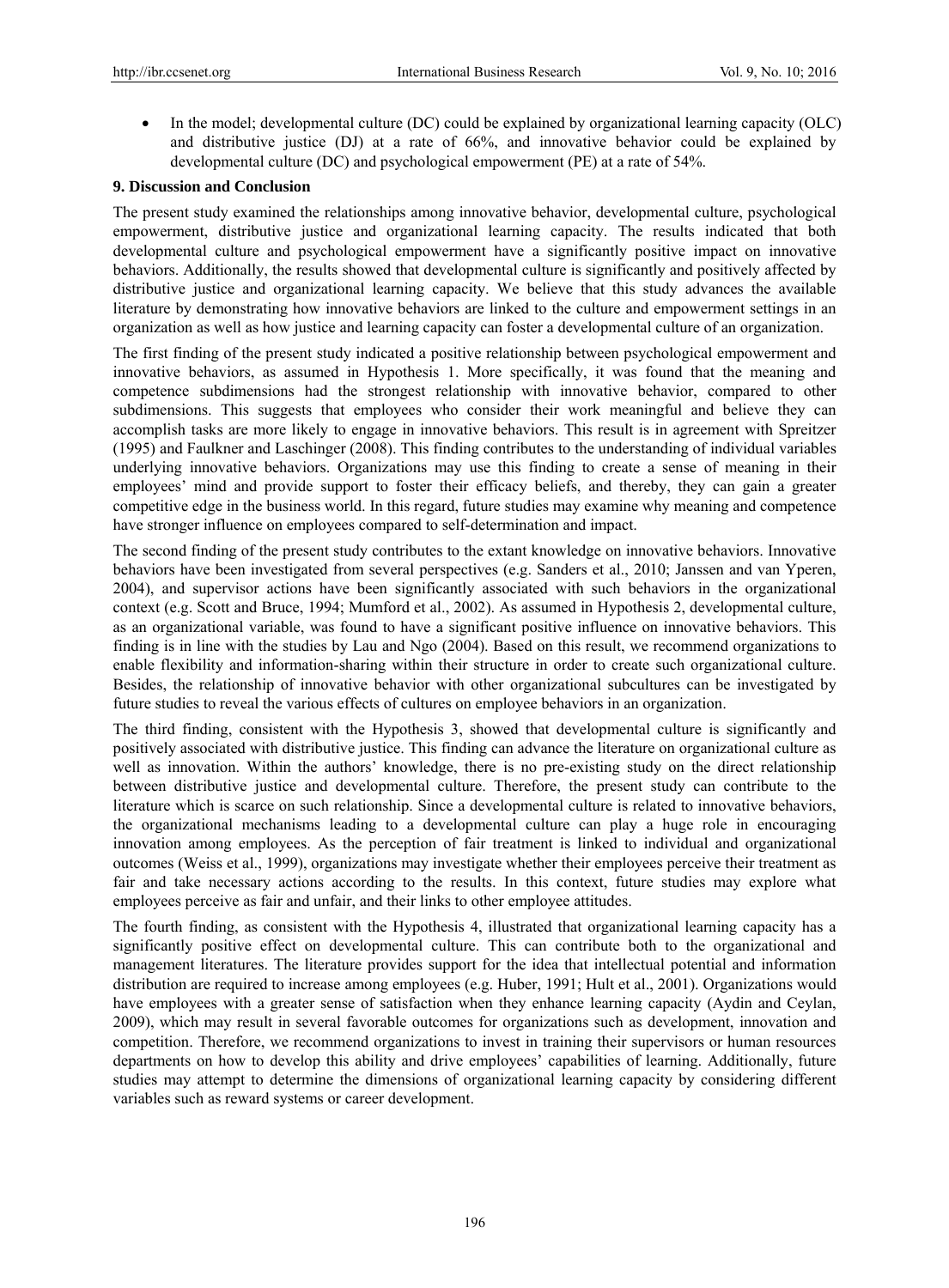#### **References**

- Adams, J. S. (1965). Inequity in social exchange. In L. Berkowitz: (Eds.), *Advances in experimental social psychology* (pp. 267-299). New York: Academic Press. http://dx.doi.org/10.1016/s0065-2601(08)60108-2
- Amabile, T. M., & Grykiewicz, N. D. (1989). The creative environment scales: Work environment inventory. *Creativity Research Journal, 2,* 231-253*.* http://dx.doi.org/10.1080/10400418909534321
- Antoncic, B., & Hisrich, R. D. (2003). Clarifying the intrapreneurship concept. *Journal of Small Business and Enterprise Development, 10*(1), 7-24. http://dx.doi.org/10.1108/14626000310461187
- Argyris, C., & Schon, D. (1978). *Organizational learning: A theory of action perspective*. Addison-Wesley, Reading, MA.
- Aydin, B., & Ceylan, A. (2009). Does organizational learning capacity (OLC) have impact on organizational effectiveness? Research analysis of the metal industry. *Development and Learning in Organizations, 23*(3) 21-23. http://dx.doi.org/10.1108/14777280910951577
- Bandura, A. (1977). Self-efficacy: Toward a unifying theory of behavioral change. *Psychological Review, 84*, 191-215. http://dx.doi.org/10.1037/0033-295X.84.2.191
- Bandura, A. (1982). Self-efficacy mechanism in human agency. *American Psychologist, 37*, 122-147. http://dx.doi.org/10.1037/0003-066X.37.2.122
- Bandura, A. (1997). *Self-efficacy: The exercise of control*. New York: W. H. Freeman.
- Bies, R. J., & Moag, J. F. (1986). Interactional justice: Communication criteria of fairness. In R. J. Lewicki, B. H. Sheppard, & M. H. Bazerman (Eds.), *Research on negotiations in organizations* (pp. 43–55).Greenwich, CT: JAI Press.
- Brunetto, Y., & Farr-Wharton, R. (2007). The moderating role of trust in SME owner/managers' decision-making about collaboration. *Journal of Small Business Management, 45*(3), 362-387. http://dx.doi.org/10.1111/j.1540-627X.2007.00218.x
- Clay-Warner, J., Reynolds, J., & Roman, P. (2005). Organizational justice and job satisfaction: A test of three competing models. *Social Justice Research, 18*(4), 391-409. http://dx.doi.org/10.1007/s11211-005-8567-5
- Conger, J. A., Kanungo, R. N., & Menon, S. T. (2000). Charismatic leadership and follower effects. *Journal of Organizational Behavior, 21*, 747-767.

http://dx.doi.org/10.1002/1099-1379(200011)21:7<747::AID-JOB46>3.0.CO;2-J

- De Jong, J., & Den Hartog, D. (2010). Measuring innovative work behavior. *Creativity and Innovation Management, 19*(1), 23-36. http://dx.doi.org/10.1111/j.1467-8691.2010.00547.x
- De Jong, J., & Den, H. D. (2008). Innovative work behavior: Measurement and validation. *EIM Business and Policy Research Report*, Working paper, 3-27.
- Dibella, A. J., Nevis, E. C., & Gould, J. M. (1996). Understanding organizational learnıng capability. *Journal of Management Studies, 33*(3), 361-379. http://dx.doi.org/10.1111/j.1467-6486.1996.tb00806.x
- Dorenbosch, L., Engen, M. L. V., & Verhagen, M. (2005). On-the-job innovation: The impact of job design and human resource management through production ownership. *Creativity and Innovation Management, 14*(2), 129-141. http://dx.doi.org/10.1111/j.1476-8691.2005.00333.x
- Easterby, S. M., & Lyles, M. (2003). *The Blackwell handbook of organizational learning and knowledge management*. Oxford: Blackwell.
- Farr, J., & Ford, C. (1990). Individual innovation, In: West, M. A. and J. L. Farr (1990), *Innovation and creativity at work: Psychological and organizational strategies* (pp. 63-80). Chichester: John Wiley.
- Faulkner, J., & Laschinger, H. (2008). The effects of structural and psychological empowerment on perceived respect in acute care nurses. *Journal of Nursing Management, 16*, 214-221. http://dx.doi.org/10.1111/j.1365-2834.2007.00781.x
- Ford, R. C., & Randolph, W. A. (1992). Cross-functional structures: A review and integration of matrix organization and project management. *Journal of Management, 18*(2), 267-294*.*  http://dx.doi.org/10.1177/014920639201800204
- Forrester, R. H. (2000). Capturing learning and applying knowledge: An investigation of the use of innovation teams in Japanese and American automotive firms. *Journal of Business Research, 47*, 35-45.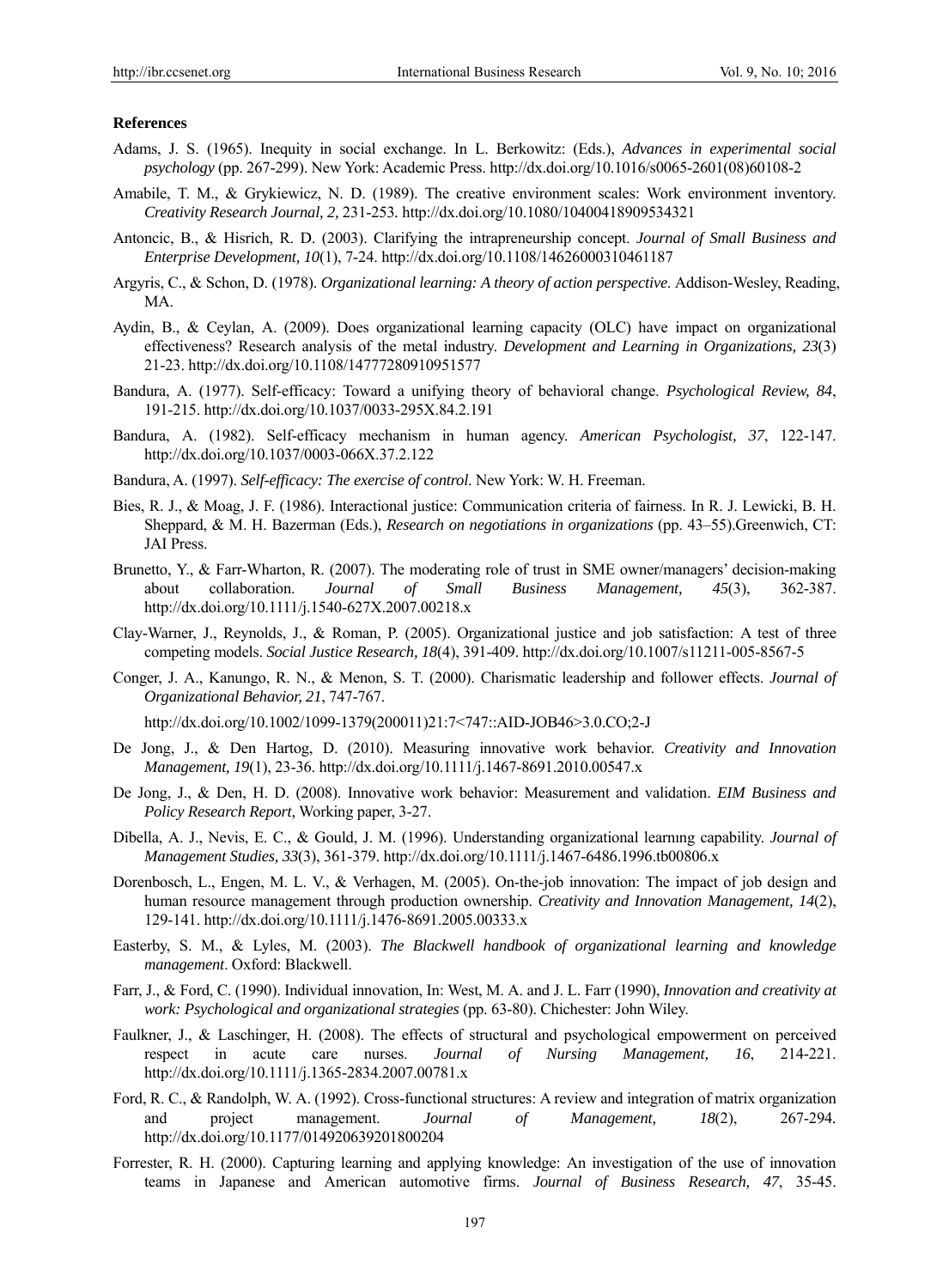http://dx.doi.org/10.1016/S0148-2963(98)00049-6

- Forret, M., & Love, M. S. (2008). Employee justice perceptions and coworker relationships. *Leadership & Organization Development Journal, 29*(3), 248-260. http://dx.doi.org/10.1108/01437730810861308
- Forsyth, D. R. (2006). Conflict. In Forsyth, D. R., *Group Dynamics* (5th Ed.) (pp 388-389). Belmont: CA, Wadsworth, Cengage Learning.
- Frohlich, N. (2007). A very short history of distributive justice. *Social Justice Research, 20*, 250-262. http://dx.doi.org/10.1007/s11211-007-0039-7
- Grant, R. M. (1996). Toward a knowledge-based theory of the firm. *Strategic Management Journal, 17*, 109-122 (Winter Special Issue). http://dx.doi.org/10.1002/smj.4250171110
- Greenberg, J. (1987). A taxonomy of organizational justice theories. *Academy of Management Review, 12*, 9-22.
- Huber, G. P. (1991). Organizational learning: the contributing processes and literatures. *Organization Science, 2*, 88-115. http://dx.doi.org/10.1287/orsc.2.1.88
- Hult, G. T. M., Ketchen, J. D. J., & Reus, T. H. (2001). Organizational learning in capacity and internal customer orientation within strategic sourcing units. *Journal of Quality Management, 6*, 173-192. http://dx.doi.org/10.1016/S1084-8568(01)00036-0
- Hurt, H. T., Joseph, K., & Cook, C. D. (1977). Scales for the measurement of innovativeness. *Human Communication Research, 4*(1), 58-65. http://dx.doi.org/10.1111/j.1468-2958.1977.tb00597.x
- Janssen, O., & Van, Y. N. W. (2004). Employees' goal orientations, the quality of leader-member exchange, and the outcomes of job performance and job satisfaction. *Academy of Management Journal, 47*(3), 368-384. http://dx.doi.org/10.2307/20159587
- Jiménez, J. D., & Sanz, V. R. (2011). Innovation, Organizational learning, and performance. *Journal of Business Research, 64*(4), 408-417. http://dx.doi.org/10.1016/j.jbusres.2010.09.010
- Kanter, R. (1988). When a thousand flowers bloom: structural, collective, and social conditions for innovation in organizations. In Staw, B.M. and Cummings, L.L. (Eds), *Research in Organizational Behavior* (pp. 169-211) JAI Press, Greenwich, CT.
- King, N., & Anderson, N. (2002). *Managing innovation and change: A critical guide for organizations*. Cengage Learning EMEA.
- Knight, T. N. (2006). Influencing employee innovation through structural empowerment initiatives: The need to feel empowered. *Entrepreneurship Theory and Practice*, 313-324.
- Lau, C. M., & Ngo, H. Y. (2004). The HR system, organizational culture, and product innovation. *International Business Review, 13*(6), 685-703. http://dx.doi.org/10.1016/j.ibusrev.2004.08.001
- Lee, S., & Peterson, S. (2000). Culture, entrepreneurial orientation and global competitiveness. *Journal of World Business, 35*(4), 401-416. http://dx.doi.org/10.1016/S1090-9516(00)00045-6
- Liao, S., Fei, W., & Liu, C. (2008). Relationships between knowledge inertia, organizational learning and organization innovation. *Technovation, 28*, 183-195. http://dx.doi.org/10.1016/j.technovation.2007.11.005
- Lien, B. Y. H., Hung, R. Y., & McLean, G. N. (2007). Organizational learning as an organization development intervention in six high- technology firms in Taiwan: An exploratory case study. *Human Resource Development Quarterly, 18*(2), 211-218. http://dx.doi.org/10.1002/hrdq.1200
- Lok, P., Westwood, R., & Crawford, J. (2005). Perceptions of organizational subculture and their significance for organizational commitment. *Applied Psychology, 54*(4), 490-514. http://dx.doi.org/10.1111/j.1464-0597.2005.00222.x
- March, J. G. (1991). Exploration and exploitation in organizational learning. *Organization Science, 2*(1), 71-87. http://dx.doi.org/10.1287/orsc.2.1.71
- Marcoulides, G. A., & Heck, R. H. (1993). Organizational culture and performance: Proposing and testing a model. *Organization Sciences, 4*(2), 209-225. http://dx.doi.org/10.1287/orsc.4.2.209
- Mumford, M. D., Scott, G. M., Gaddis, B., & Strange, J. M. (2002). Leading creative people: Orchestrating expertise and relationships. *The Leadership Quarterly, 13*(6), 705-750. http://dx.doi.org/10.1016/S1048-9843(02)00158-3
- Mura, M., Lettieri E., Spiller, N., & Radaelli, G. (2012). Intellectual capital and innovative work behavior: opening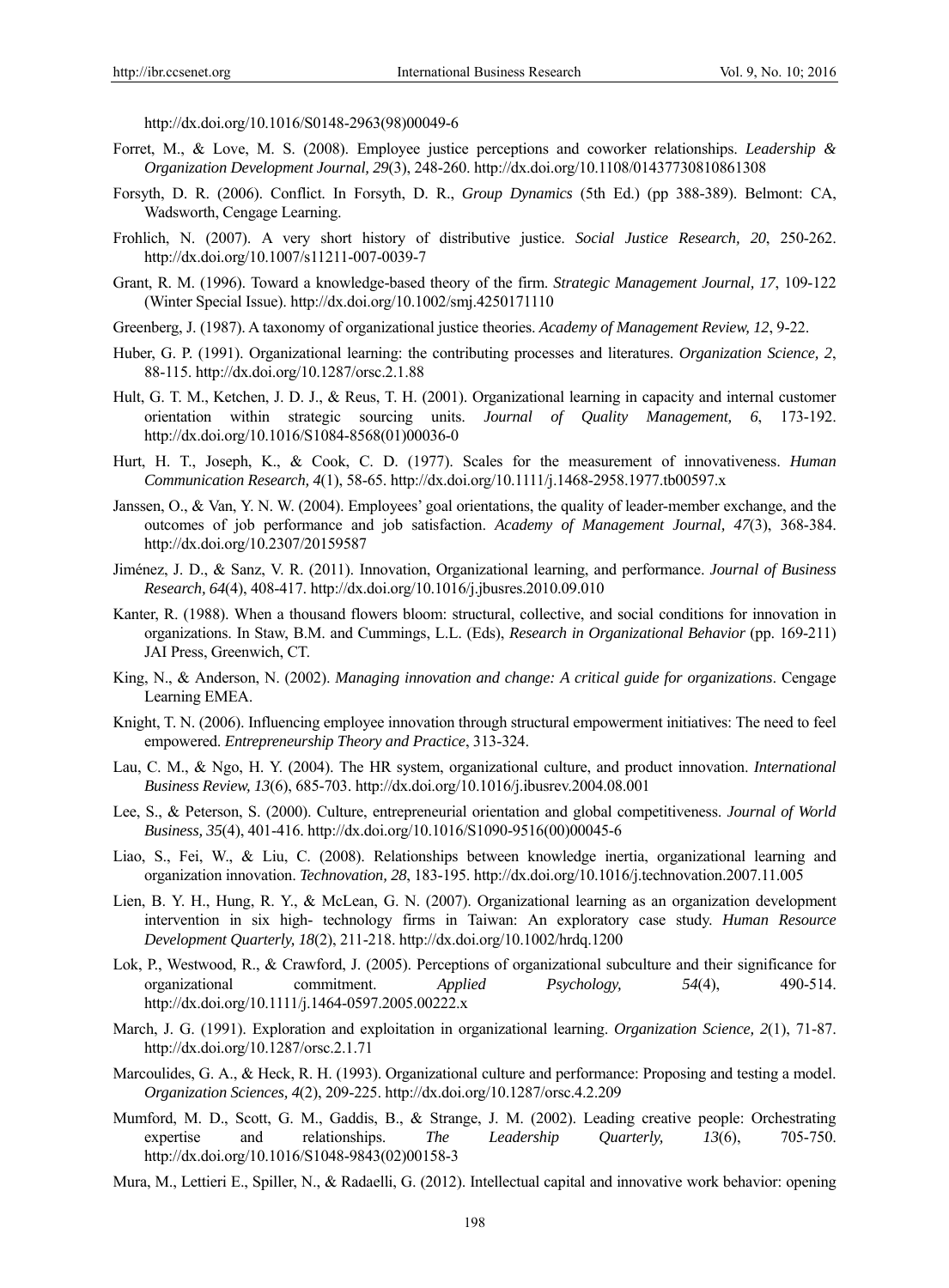the black box. *International Journal of Engineering Business Management, 4*(39), 1-10. http://dx.doi.org/10.5772/54976

- Niehoff, R. T., & Moorman, R. H. (1993). Justice as A mediator of the relationship between methods of monitoring and organizational citizenship behavior. *Academy of Management Journal, 36*, 527-556. http://dx.doi.org/10.2307/256591
- Ogbonna, E., & Harris, L. (2000). Leadership style, organizational culture and performance: Empirical evidence from U.K. companies. *The International Journal of Human Resource Management, 11*(4), 766-788. http://dx.doi.org/10.1080/09585190050075114
- Osterloh, M., & Frey, B. (2000). Motivation, knowledge transfer, and organizational forms*. Organization Science, 11*, 538-550. http://dx.doi.org/10.1287/orsc.11.5.538.15204
- Quinn, R. E. (1988). *Beyond rational management.* Jossey-Bass: San Francisco.
- Quinn, R. E., & Spreitzer, G. E. (1991). The psychometrics of the competing values culture instrument and an analysis of the impact of organizational culture on quality of life. *Research on Organizational Change and Development, 5*, 115-142.
- Randeree, K. (2008). Organizational justice: Migrant worker perceptions in organizations in the United Arab Emirates. *Journal of Business Systems, Governance and Ethics, 3*(4), 57.
- Sanders, K., Moorkamp, M., Torka, N., Groeneveld, S., & Groeneveld, C. (2010). How to support innovative behavior? The role of LMX and satisfaction with HR practices. *Technology and Investment, 1*, 59-68. http://dx.doi.org/10.4236/ti.2010.11007
- Schermelleh, E. K., Moosbrugger, H., & Müller, H. (2003). Evaluating the fit of structural equation models: Tests of significance and descriptive goodness-of-fit measures. *Methods of Psychological Research Online, 8*, 23-74.
- Scott, S. G., & Bruce, R. A. (1994). Determinants of innovative behavior: A path model of individual innovation in the workplace. *Academy of Management Journal, 37*(3), 580-607. http://dx.doi.org/10.2307/256701
- Scott, T., Mannion, R., Marshall, M., & Davies, H. (2003). Does organizational culture influence healthcare performance? A review of the evidence. *Journal of Health Services Research and Policy, 8*(2), 105-117. http://dx.doi.org/10.1258/135581903321466085
- Senge, P. M. (1990). *The fifth discipline: The art & practice of the learning organization*. London: Ramdom House.
- Shoid, M. S. M., & Kassim, N. A. (2012). *Organizational culture and teamwork cooperation as determinants of organizational learning capabilities (OLC) in academic library*. Conference: Business, Engineering and Industrial Applications (ISBEIA), IEEE Symposium on, 274-278. http://dx.doi.org/10.1109/isbeia.2012.6422885
- Sigler, T., & Pearson, C. (2000). Creating and empowering culture: Examining the relationship between organizational culture and perceptions of empowerment. *Journal of Quality Management, 5*, 27-52. http://dx.doi.org/10.1016/S1084-8568(00)00011-0
- Slater, S. F., & Narver, J. C. (1995). Market orientation and the learning organization. *Journal of Marketing, 59*(3), 63-74. http://dx.doi.org/10.2307/1252120
- Spreitzer, G. M. (1995). Psychological empowerment in the workplace: Dimensions, measurement, and validation. *Academy of Management Journal, 38*(5), 1442-1465. http://dx.doi.org/10.2307/256865
- Stata, R. (1989). Organizational learning—the key to management innovation. *Sloan Management Review Spring,* 63-74.
- Staw, B. M., & Epstein, L. D. (2000). What bandwagons bring: Effects of popular management techniques on corporate performance, reputation and CEO pay *Administrative Science Quarterly, 45*(3), 523-560. http://dx.doi.org/10.2307/2667108
- Tabibnia, G., Satpute, A. B., & Lieberman, M. D. (2008). The sunny side of fairness: Preference for fairness activates reward circuitry (and disregarding unfairness activates self-control circuitry). *Psychological Science, 19*, 339-347. http://dx.doi.org/10.1111/j.1467-9280.2008.02091.x
- Taştan, S. (2013). The influences of participative organizational climate and self-leadership on innovative behavior and the roles of job involvement and proactive personality: A survey in the context of SMEs in Izmir. *Procedia-Social and Behavioral Sciences, 75*, 407-419. http://dx.doi.org/10.1016/j.sbspro.2013.04.045
- Teo, H. H., Wang, X., Wei, K. K., Sia, C. L., & Lee, M. K. O. (2006). Organizational learning capacity and attitude